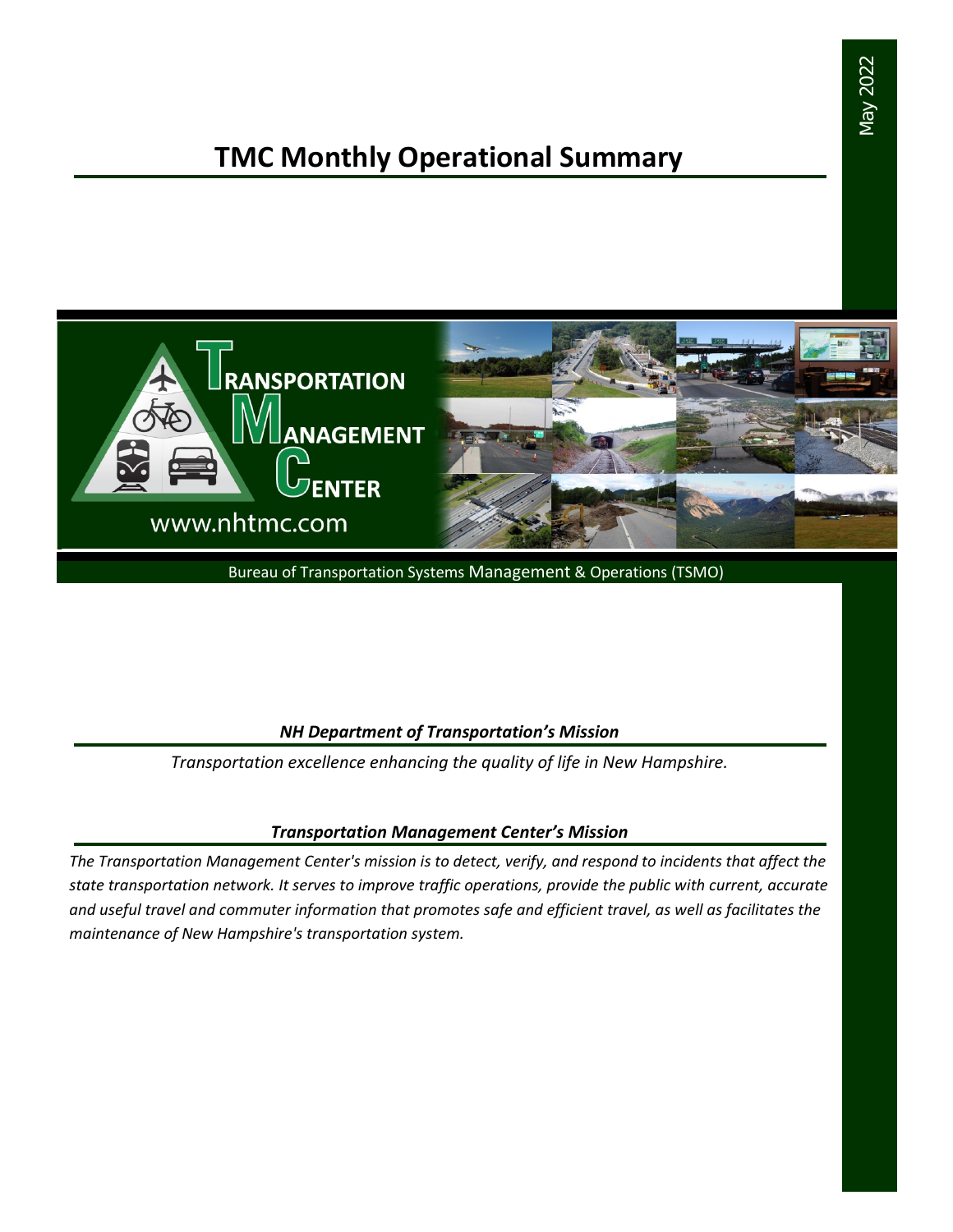**1**

**2 3**

**<sup>4</sup> <sup>5</sup> <sup>6</sup>**

## **New Hampshire Transportation Management Center Coverage Areas by District**

The State of New Hampshire is divided into six Districts and the New Hampshire Turnpike System comprising of approximately 9,266 lane miles.

## **Permanent ITS Equipment List**

| <b>Closed-Circuit Television (CCTV) Cameras</b>                                                                                                                                                 | 2021 Total      | 2022 Total      |               |
|-------------------------------------------------------------------------------------------------------------------------------------------------------------------------------------------------|-----------------|-----------------|---------------|
| CCTV cameras are used to pinpoint and<br>monitor traffic events so that information<br>can be disseminated quickly and<br>accurately.                                                           | 143             | 144             |               |
|                                                                                                                                                                                                 |                 |                 |               |
| <b>Dynamic Message Signs (DMS)</b>                                                                                                                                                              |                 |                 |               |
| DMS aid in sending messages to motorists                                                                                                                                                        | 57              | 57              |               |
| to inform them of traffic events that may                                                                                                                                                       | $16^{1}$        | $16^{1}$        |               |
| be impacting their route ahead.<br><sup>1</sup> Additional DMS that TSMO uses during the winter<br>season.<br><sup>2</sup> TSMO is responsible for an additional ~20 DMS for the<br>department. | 20 <sup>2</sup> | 20 <sup>2</sup> |               |
| <b>Road Weather Information System</b><br>(RWIS)                                                                                                                                                |                 |                 |               |
| A RWIS collects and displays data from a                                                                                                                                                        | 37              | 38              |               |
| network of pavement and atmospheric                                                                                                                                                             |                 |                 |               |
| sensors to provide site-specific weather                                                                                                                                                        |                 |                 |               |
| and pavement surface condition                                                                                                                                                                  |                 |                 |               |
| information.                                                                                                                                                                                    |                 |                 |               |
| <b>Variable Speed Limit Sign (VSL)</b>                                                                                                                                                          |                 |                 |               |
| VSL are speed limits that change based on                                                                                                                                                       | 23              | 21              |               |
| road, traffic, and weather conditions.                                                                                                                                                          |                 |                 | <b>INIMUM</b> |
| <b>Motor Vehicle Detection System (MVDS)</b>                                                                                                                                                    |                 |                 |               |
| MVDS are sensors that collect speed and<br>volume data.                                                                                                                                         | 39              | 39              |               |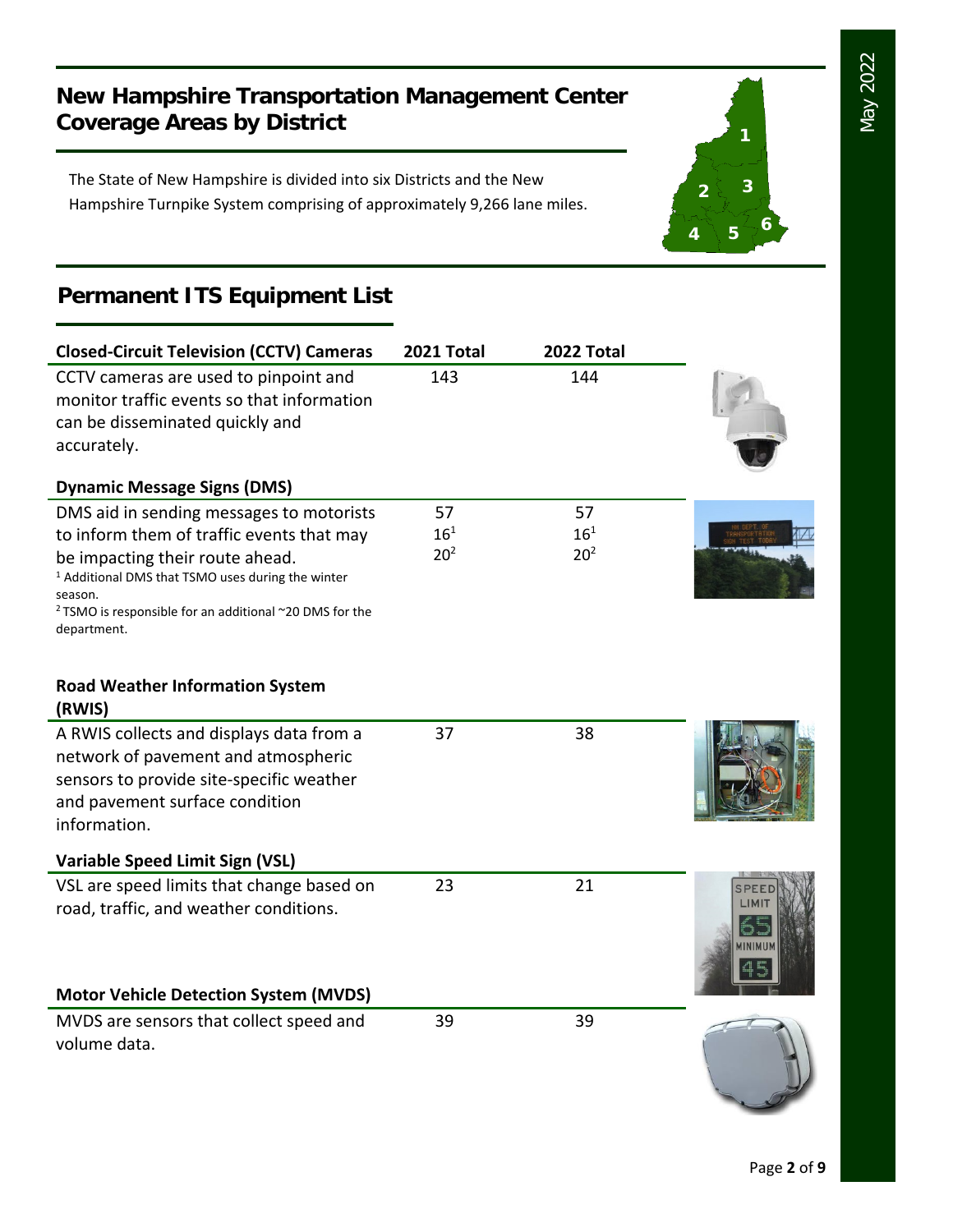|                                                  | <b>Current Month</b>                 | 2022 Total |  |  |
|--------------------------------------------------|--------------------------------------|------------|--|--|
| <b>Unplanned Incidents</b>                       | <b>Total Unplanned Incidents</b>     |            |  |  |
| Operators log information about each             | 138                                  | 722        |  |  |
| unplanned incident including date/time,          |                                      |            |  |  |
| location, traffic impact, and duration.          |                                      |            |  |  |
|                                                  |                                      |            |  |  |
| <b>Planned Incidents</b>                         | <b>Total Planned Incidents</b>       |            |  |  |
| Operators log information about each             | 542                                  | 1,195      |  |  |
| planned incident including date/time,            |                                      |            |  |  |
| location, traffic impact, and duration.          |                                      |            |  |  |
| <b>Communication</b>                             | <b>Total Calls</b>                   |            |  |  |
| Operators log all incoming and outgoing          | 4,420                                | 20,243     |  |  |
| control room communications, engaging            |                                      |            |  |  |
| various incident responders and                  |                                      |            |  |  |
| stakeholders.                                    |                                      |            |  |  |
|                                                  |                                      |            |  |  |
| <b>Work Zones Communication</b>                  | <b>Total Construction Calls</b>      |            |  |  |
| Construction related activities or               | 2,396                                | 6,388      |  |  |
| communication that's outside of planned          |                                      |            |  |  |
| incidents.                                       |                                      |            |  |  |
| <b>DMS Messages</b>                              | <b>Total Messages</b>                |            |  |  |
| All changes to DMS are logged and                | 16,900                               | 58,305     |  |  |
| reviewed.                                        |                                      |            |  |  |
| <b>Public Outreach</b>                           | <b>Total NHTMC.com Webpage Users</b> |            |  |  |
| Operators use Twitter and nhtmc.com to           | 835                                  | 5,870      |  |  |
| inform motorists about traffic events and        |                                      |            |  |  |
| other road related information.                  |                                      |            |  |  |
|                                                  | <b>Total Storm Desk Activations</b>  |            |  |  |
| <b>Storm Desk Activations</b>                    |                                      |            |  |  |
| The TSMO Storm Desk is activated during          | 1                                    | 7          |  |  |
| storm events. The Storm Desk is utilized         |                                      |            |  |  |
| as a single point of contact to<br>stakeholders. |                                      |            |  |  |
|                                                  |                                      |            |  |  |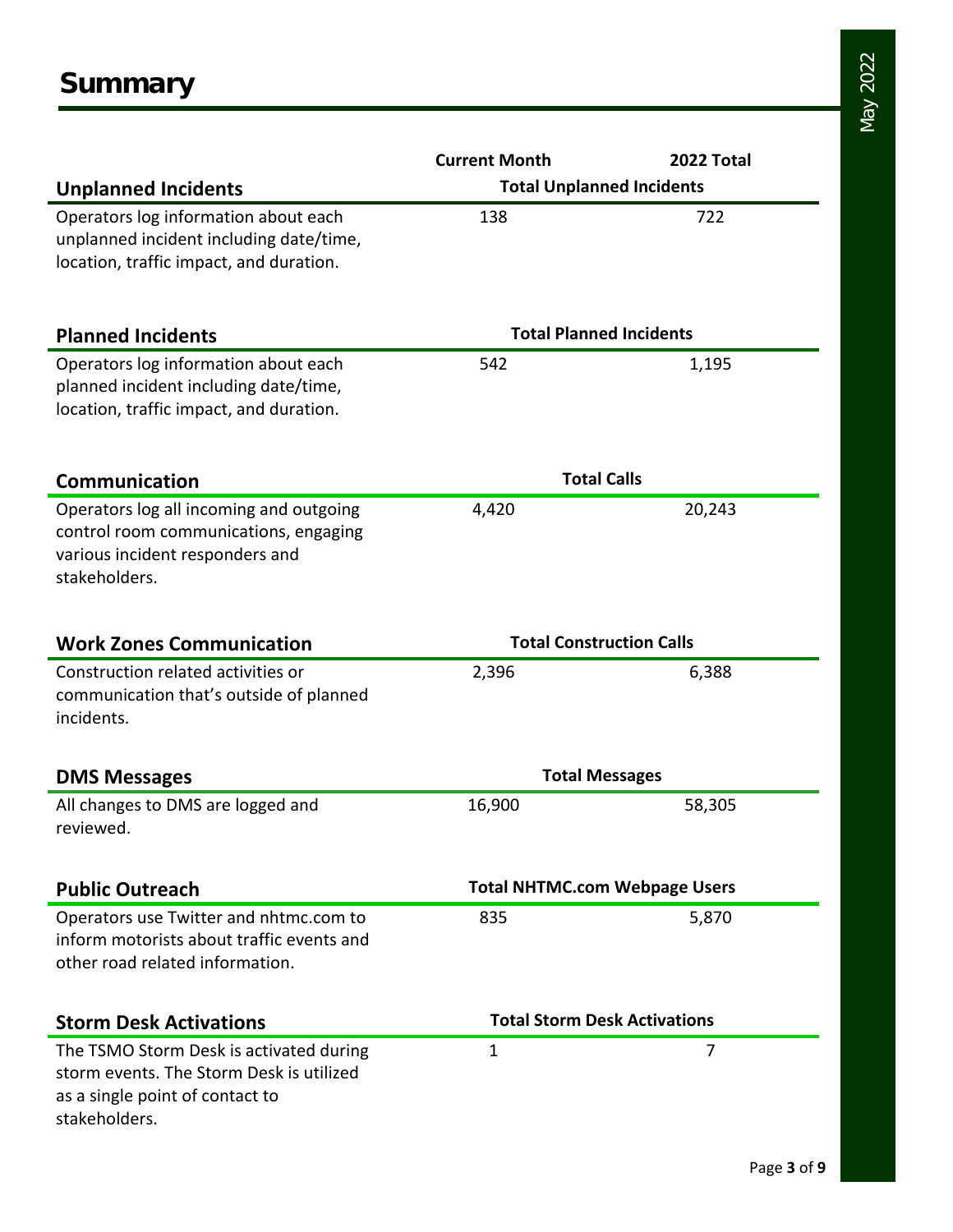# **Unplanned Incidents**



Increased staffing within the TMC is necessary during normal business hours to better facilitate daily operations while also managing unplanned incidents. Incidents are tracked by the time at which the operators are notified of the start of the event.



### **Current Month - Incidents by Type**



This graph shows the duration history of incidents.



This graph shows which type of roadway the incidents occurred on.

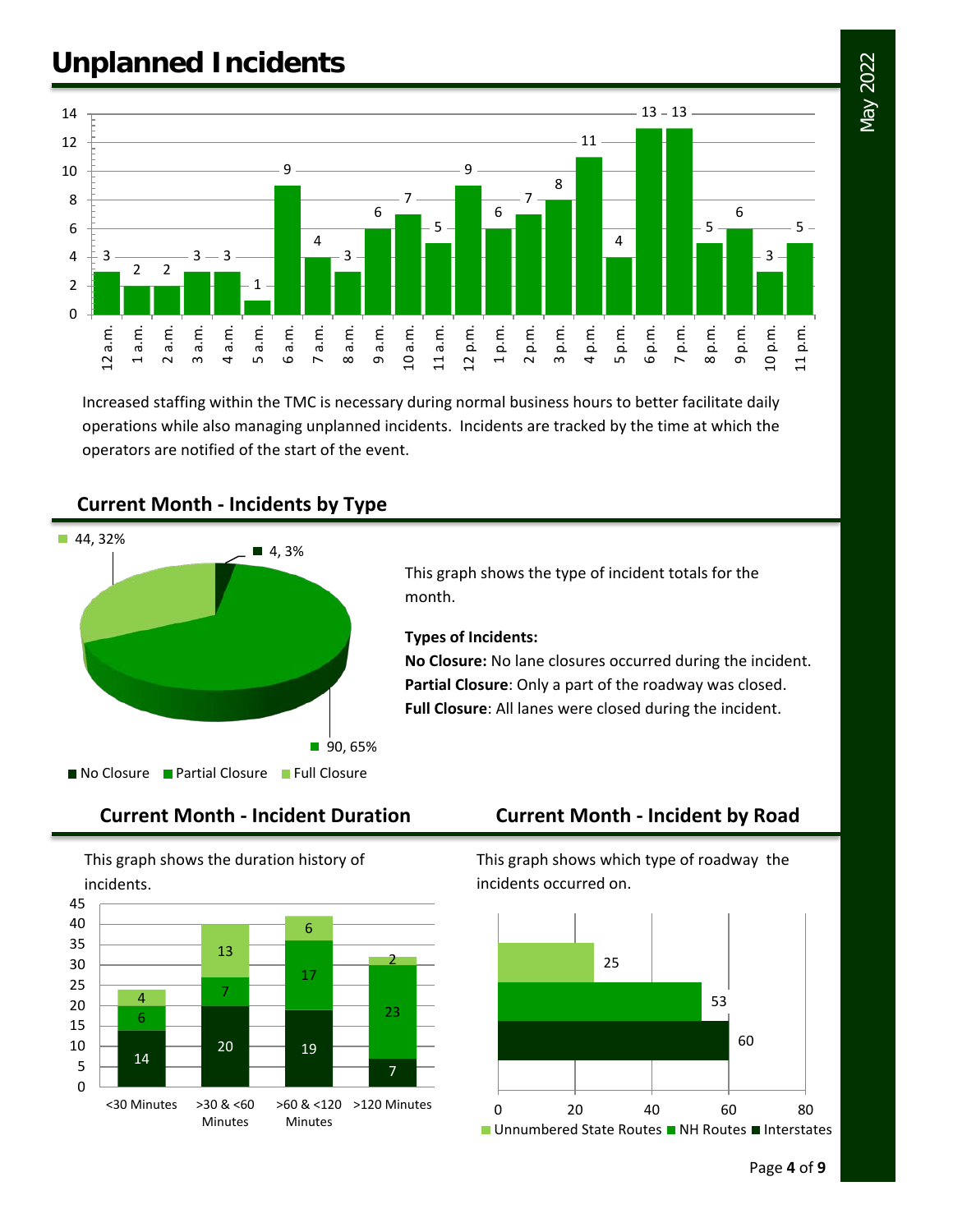



Additional staffing within the TMC is necessary during peak hours to meet the demands of daily planned operations. Planned Events are tracked by the time at which the operators are notified of the start of the event.



## **Current Month - Incidents by Type**

This graph shows the type of incident totals for the month.

Planned Events that impact the roadway, shoulder, or a ramp include events such as construction, bridge maintenance, or road maintenance. Each type could result in a partial closure or full closure.

**Current Month - Incident Duration Current Month - Incident by Road** 

This graph shows the duration history of incidents.



This graph shows which type of roadway the incidents occurred on.

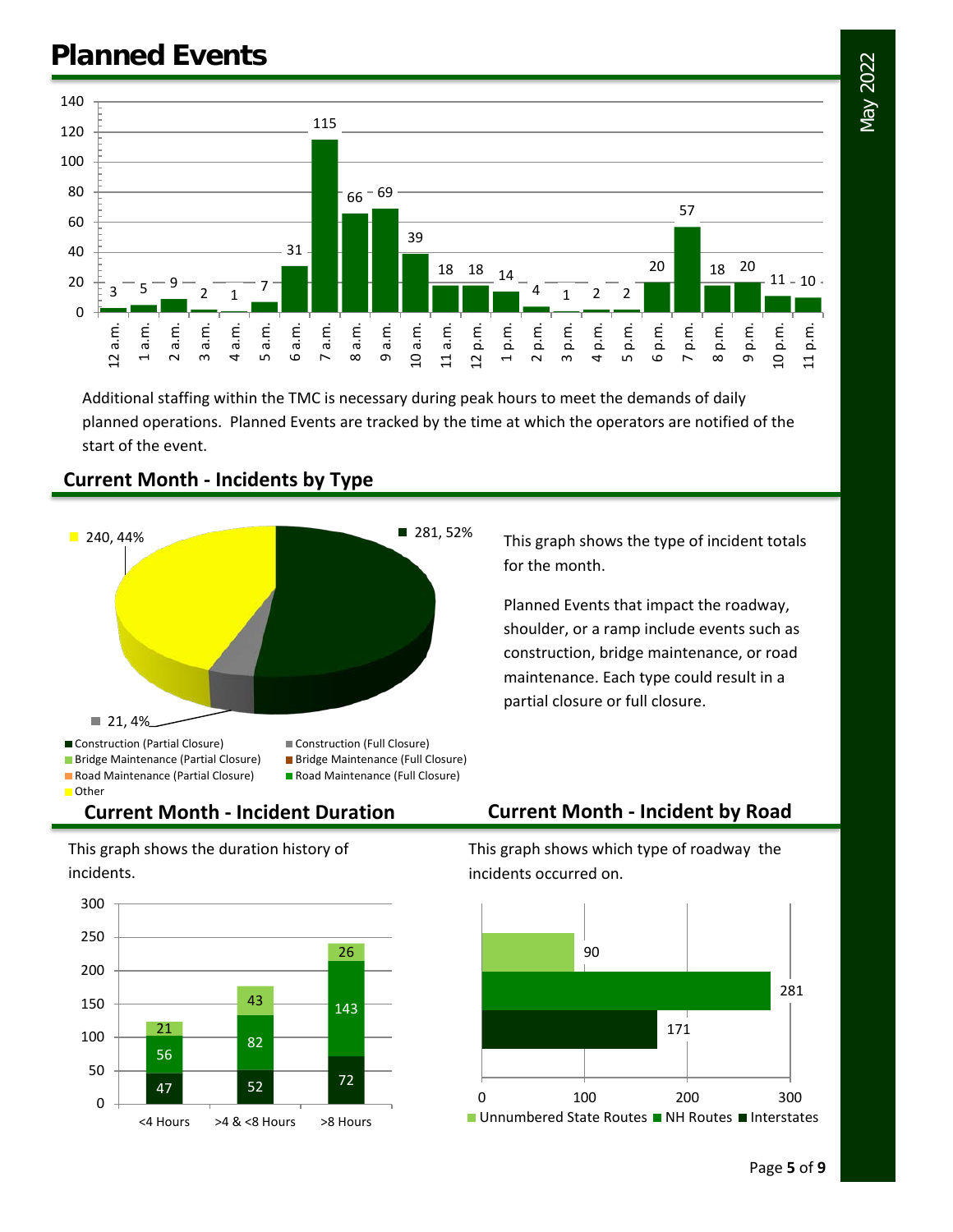## **Current Month - Calls by Type**

Dispatchers receive different types of calls throughout the day. They log the type of call and review this information monthly.



## **Log Entries by Type**

This graph shows the amount of log entries by type that TMC Operators have entered into the Compass ATMS for the current month.

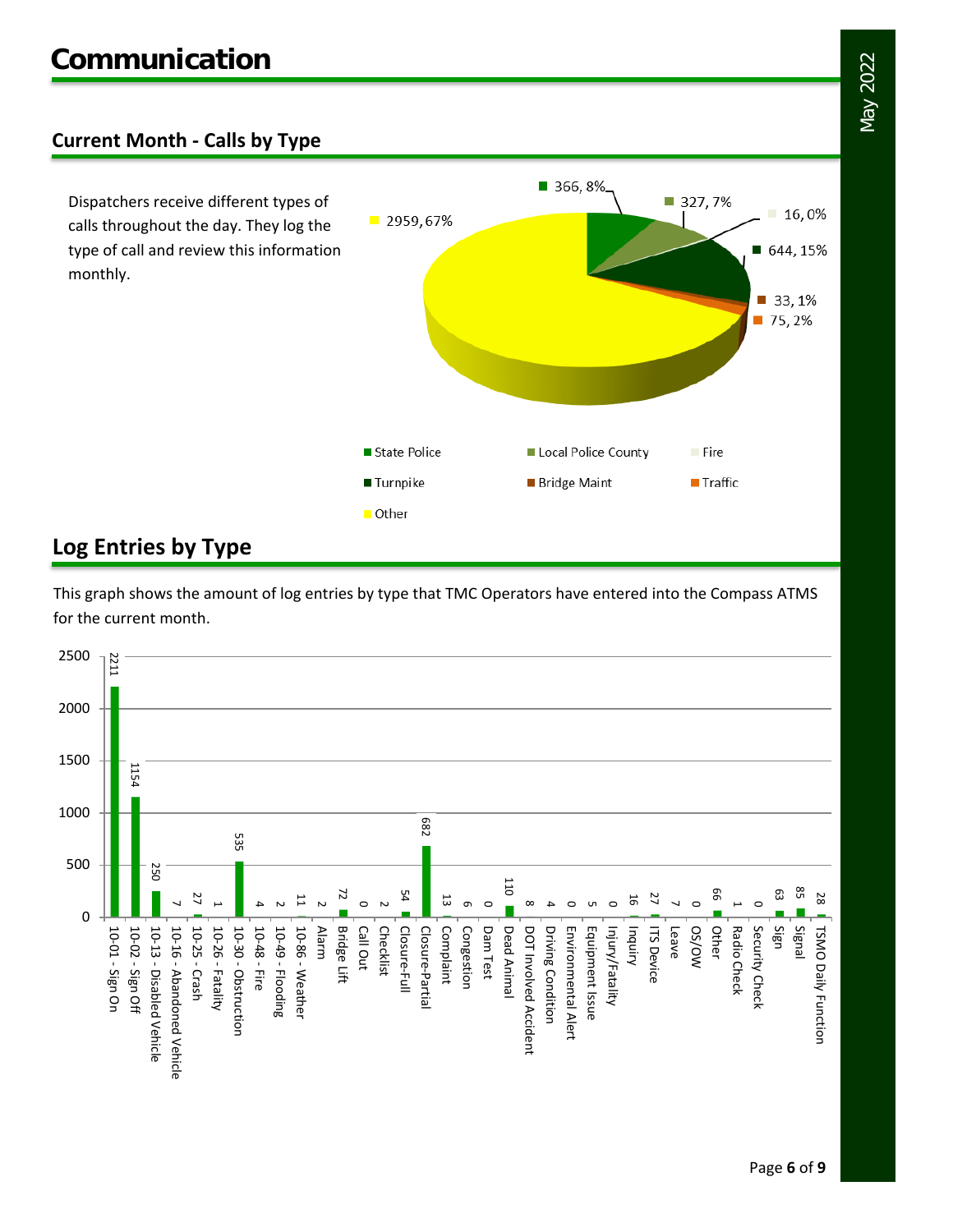This graph shows the different types of construction related calls that dispatchers received.



### **Current Month – Construction Calls Incidents Occurring in Work Zones**

This graph shows the total number of incidents reported on Work Zone Crash Reports from the Bureau of Construction.



## **Incidents Occurring in Work Zones by Location**



The graph to the left shows the incidents occurring in work zones by district for the current month and for the current year.

The map to the right shows the current year total for incidents occurring in work zones by district.

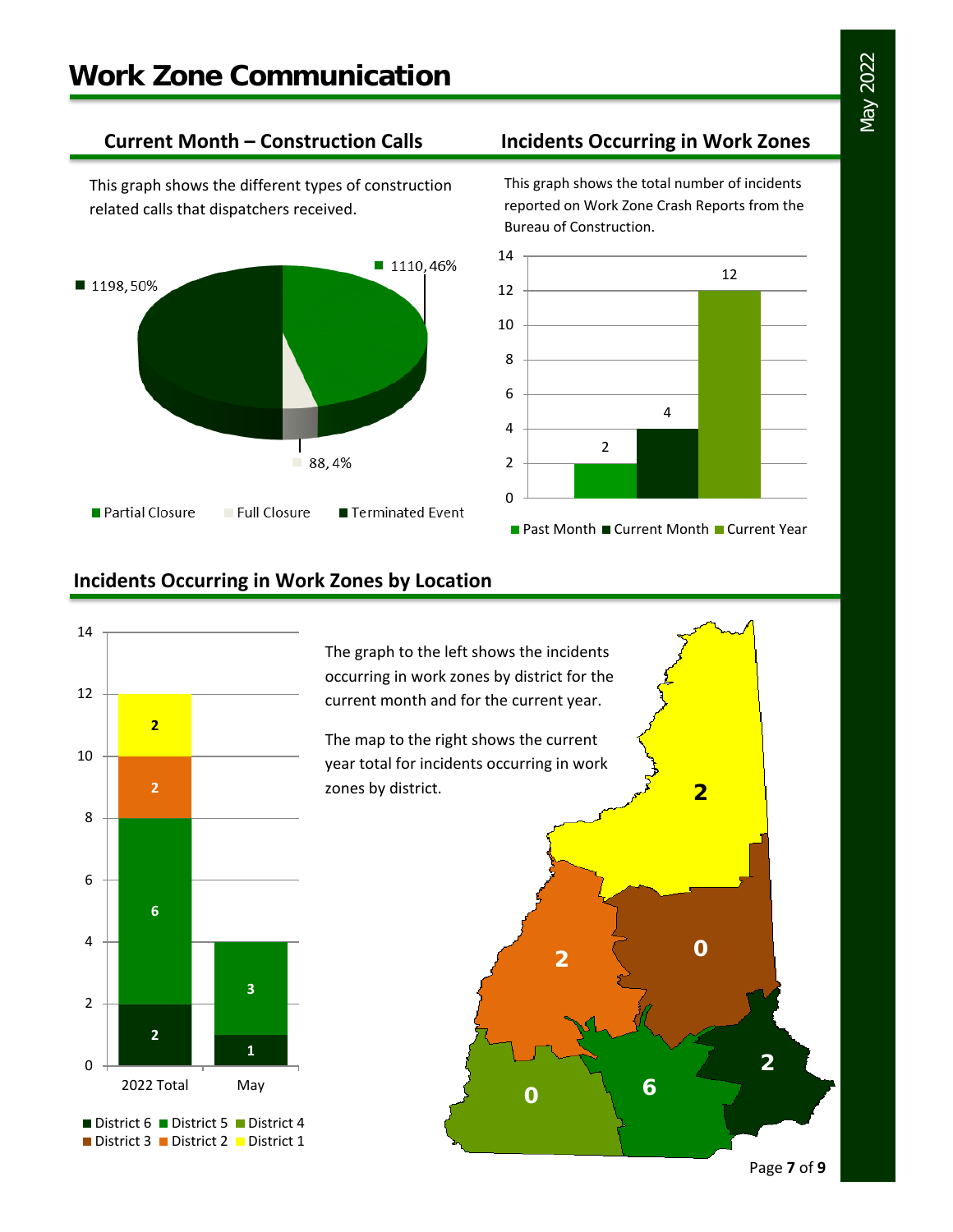# **DMS Messages**





This graph shows the type of message that were relayed to the public by being displayed on the DMS.

This graph shows the total messages that were posted to DMS for the year so far.

## **Current Month - Total Messages Posted by Board**

| 101 E 52.8 FSV5                 | 19             | 93 NM 3.8 VSL D5           | 6              | <b>95N 0.4 FSVT</b>                | 370   |
|---------------------------------|----------------|----------------------------|----------------|------------------------------------|-------|
| 101 E 53 PSWC - SWZ - M04       | 20             | 93 NM 6.6 VSL D5           | 6              | <b>95N 13.0 FSVT</b>               | 67    |
| 101 W 54.3 PSWC - SWZ - M03     | 254            | 93 S 17.8 VSL SE 5         | 21             | <b>95N 14.8 FSDT</b>               | 48    |
| 101E 114.8 FSV6                 | 252            | 93 S 2.2 VSL D 5           | 5              | <b>95N 3.0 FSDT</b>                | 276   |
| 101W 102.6 FSV5                 | $\overline{4}$ | 93 S 22.6 PSVT - SWZ - M06 | 28             | <b>95N 4.8 PSVT</b>                | 10    |
| 101W 128 PSV6                   | 30             | 93 S 23.3 PSVT - SWZ - M05 | 27             | <b>95S 15.4 FSDT</b>               | 480   |
| 293 S 4.7 PSWC - SWZ - M02      | 45             | 93 S 25.1 PSVT - SWZ - M04 | 32             | 95S 3.4 FSPT                       | 39    |
| 293 S 5.2 PSWC - SWZ - M01      | 46             | 93 S 25.6 PSVT - SWZ - M03 | $\overline{4}$ | <b>95S 7.2 PSVT</b>                | 6     |
| 293N 8.8 FSPT                   | 529            | 93 S 26.4 PSVT - SWZ - M02 | 8              | 95S 7.6 FSDT                       | 270   |
| 293S 1.4 FSD5                   | 41             | 93 S 27.4 PSVT - SWZ - M01 | 10             | FEE N 1.2 FSVT                     | 34    |
| 293S 4.8 FSDT                   | 35             | 93 S 31.9 PSVT - SWZ - M07 | 47             | FEE N 15.2 PSWC - SWZ - M07        | 136   |
| 393 W 1.9 PSV5                  | 10             | 93 S 5.2 VSL D5            | 5              | <b>FEE N 17.5 PSWC - SWZ - M06</b> | 127   |
| 4 W 98.9 FSS6                   | 4              | 93 SM 10.7 VSL SE 5        | $\overline{7}$ | FEE N 17.8 FSVT                    | 11    |
| 4E 92.4 FSS6                    | 11             | 93 SM 17.8 VSL SE 5        | 22             | FEE N 18.0 PSWC - SWZ - M05        | 126   |
| <b>4E 98 FSA6</b>               | 25             | 93 SM 2.2 VSL D 5          | 5              | FEE S 3.8 FSDT                     | 22    |
| 89 N 23.2 PSV2 - SWZ - M01      | 118            | 93 SM 5.2 VSL D5           | 6              | FEE S 8.6 FSPT                     | 11    |
| 89 N 23.7 PSV2 - SWZ - M02      | 179            | 93N 16.0 VSL D5            | 5              | ST N 1.0 FSAT                      | 181   |
| 89 N 26.4 PSV2 - SWZ - M03      | 56             | 93N 16.0 VSL D5 Median     | $\overline{7}$ | ST N 16.2 PSVT - SWZ - M06         | 164   |
| 89 N 28.4 PSV2 - SWZ - M08      | 16             | 93N 23.4 FSD5              | 530            | ST N 16.7 PSVT - SWZ - M05         | 164   |
| 89 N 56.8 PSV2 - SWZ - M01      | 106            | 93N 32.9 FSST              | 29             | ST N 4.3 PSVT - SWZ - M01          | 343   |
| 89 N 57.2 PSV2 - SWZ - M02      | 27             | 93N 36.2 FSVT              | 43             | ST N 4.4 FSST                      | 27    |
| 89 N 59.8 PSV2 - SWZ - M03      | 34             | 93N 43.8 PSP5              | 19             | ST N 5.0 PSVT - SWZ - M02          | 171   |
| 89 S 28.0 PSV2 - SWZ - M07      | 6              | 93N 57.6 FSS3              | 23             | ST S 18.25 PSVT - SWZ - M07        | 20    |
| 89 S 58.7 PSV2 - SWV - M07      | $\overline{7}$ | 93N 76.4 FSV3              | 38             | ST S 19.25 PSVT - SWZ - M08        | 18    |
| 89 S VT 0.9 PSV VT - SWZ - M05  | 3              | 93N 82.6 FSV3              | 25             | <b>ST S 24.4 FSVT</b>              | 348   |
| 89N 1.8 FSV5                    | 166            | 93N 99.6 FSA3              | 43             | ST S 3.4 FSDT                      | 3,165 |
| 89N 18.4 FSS5                   | 32             | 93S 117.6 FSA1             | 19             | ST S 6.6 PSVT - SWZ - M03          | 1,975 |
| 89N 35.5 FSV2                   | 32             | 93S 122.2 FSV1             | 6              | ST S 6.9 PSVT - SWZ - M04          | 284   |
| 89N 54.9 FSS2                   | 14             | 93S 14.4 VSL D5            | 8              | ST S 7.8 FSAT                      | 2,488 |
| 89S 10.8 FSV5                   | 173            | 93S 14.4 VSL D5 Median     | 5              | <b>WA W 0.5 FSST</b>               | 14    |
| 89S 3.4 FSV5                    | 603            | 93S 23.4 FSD5              | 296            |                                    |       |
| 89S 55.0 PSV2                   | 10             | 93S 27.8 FSDT              | 525            |                                    |       |
| 89S 57.7 FSS2                   | 54             | 93S 32.4 FSVT              | 12             |                                    |       |
| 91 N VT 69.1 PSV VT - SWZ - M06 | 3              | 93S 36.5 FSST              | 26             |                                    |       |
| 91 S VT 70.6 PSV VT - SWZ - M04 | 3              | 93S 39.0 FSV5              | 50             |                                    |       |
| 93 N 0.5 FSDT                   | 169            | 93S 43.3 PSV5              | 19             |                                    |       |
| 93 N 2.35 VSL D 5               | 5              | 93S 48.0 FSV5              | 28             |                                    |       |
| 93 N 3.8 VSL D5                 | 5              | 93S 54.8 PSP5              | 11             |                                    |       |
| 93 N 6.6 VSL D5                 | 5.             | 93S 68.8 FSV3              | 23             |                                    |       |
| 93 N 7.5 FSD5                   | 177            | 93S 7.2 FSD5               | 119            |                                    |       |
| 93 NM 2.35 VSL D 5              | 5.             | 93S 85.4 FSV3              | 24             |                                    |       |

May 2022